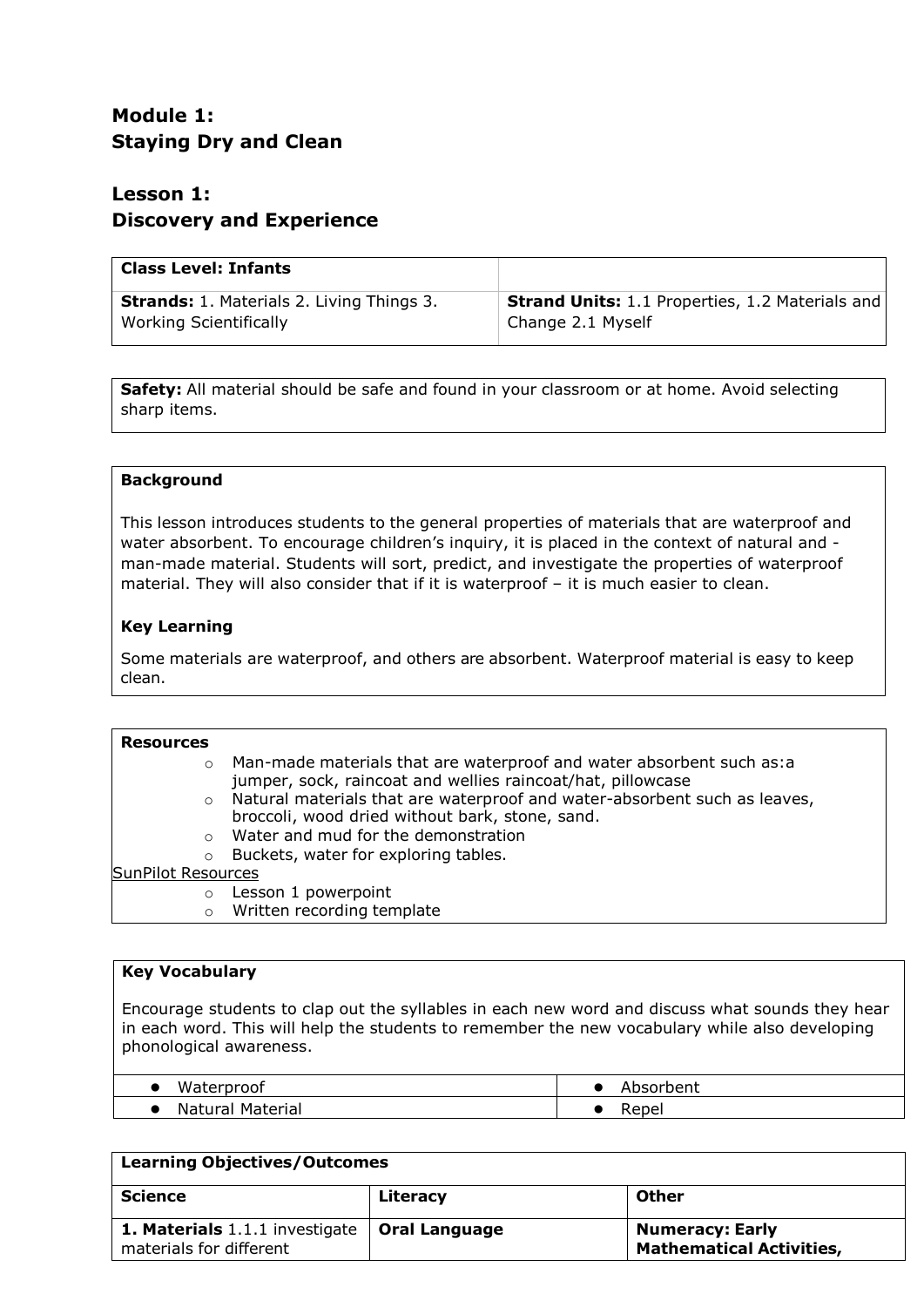| properties; materials that<br>absorb water and those that<br>are waterproof. 1.1.2 know<br>about some everyday uses of<br>common materials 1.1.3<br>group materials according to<br>certain criteria.                                                                                                                                             | -express personal opinions,<br>ask and answer questions to<br>get information, develop<br>understanding and to clarify<br>and extend thinking in relation<br>to absorbent/waterproof<br>materials                                                                                       | Data. sort and classify sets of<br>objects by specific criteria. |
|---------------------------------------------------------------------------------------------------------------------------------------------------------------------------------------------------------------------------------------------------------------------------------------------------------------------------------------------------|-----------------------------------------------------------------------------------------------------------------------------------------------------------------------------------------------------------------------------------------------------------------------------------------|------------------------------------------------------------------|
| 1.2.1 explore the effects of<br>water on a variety of materials<br>1.2.2 observe and describe<br>materials when they are wet<br>and when they are dry 1.2.3<br>identify some materials that<br>are waterproof<br>2. Living Things 2.1<br>become aware that people<br>have a variety of needs for<br>growth (exercise, food,<br>clothing, shelter) | -make predictions and reflect<br>upon actions, events and<br>processes in relation to<br>waterproof/absorbent<br>materials<br>-name, describe and<br>categorise objects that are<br>waterproof/absorbent<br>-use sophisticated oral<br>vocabulary (subject specific)<br>as listed above |                                                                  |
| <b>3. Working Scientifically 3.</b><br>Observing, predicting,<br>investigating                                                                                                                                                                                                                                                                    | <b>Reading</b><br>-recognise and manipulate<br>syllables in new vocabulary<br>words                                                                                                                                                                                                     |                                                                  |

# **Lesson outline**

*Introduction:* **Discuss staying dry** (demonstration and whole class discussion)



Teacher talks about how we stay dry **Side 2 Side 2** Houses and shelter and ways of protecting yourself against the rain. We use coats to stay dry when we are outside – what is a coat made of (slide 3)? Would your jumper work to keep you dry?

Teacher physically shows raincoat, wellies, jumper, socks. **Slide 4**

Which would you wear to keep dry in the rain? Explains the word waterproof **Slide 5**

*Clap syllables: wa'ter'proof*

- What sounds do you hear in this word? Can you explain what this word means?
- Water runs off Waterproof material (it repels water).

What about the jumper and socks? Place them together – these absorb water. Explain the word absorbent. Ab'sorb'ent **Slide 6** and Solide 6

Demonstrate waterproof and absorbent by pouring water onto the waterproof material and the absorbent material. See how it runs off one and does not run off the other.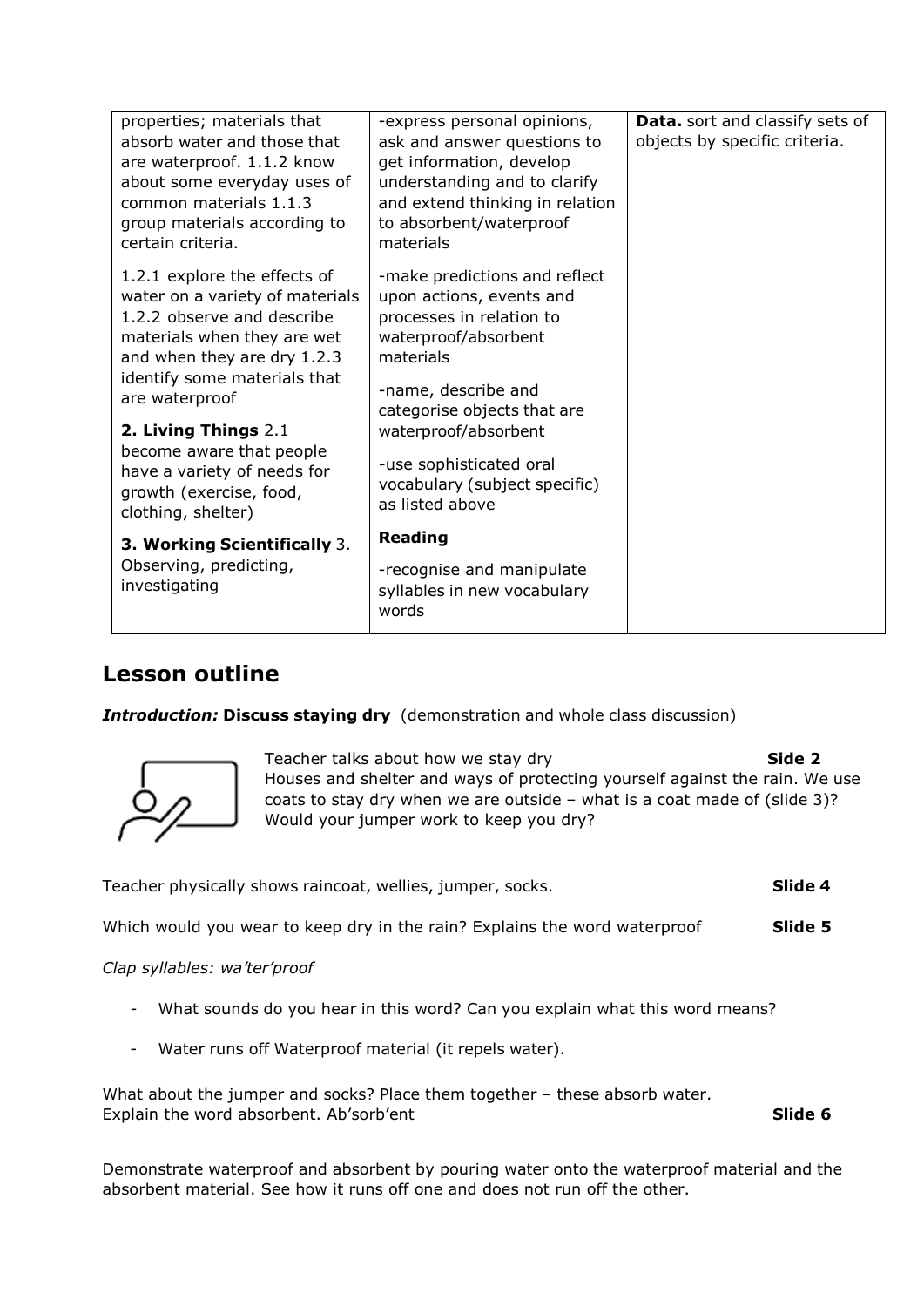# **Discuss keeping clean. Slide** 7-9

How do we keep clean? We need to wash ourselves. What if your jumper gets dirty?



You need to wash it. What about your wellies or raincoat? Do you need to put it in the wash or scrub like you do with your hands? Students should realize that waterproof material only needs to be rinsed off.

Demonstrate this by making a sock muddy and a waterproof material (raincoat) muddy, run water across them and have the students observe that the mud comes off with the water on the waterproof material.

# **Activity 1 - Exploring table: groups of 2 – 4 Slide 10**

Students are presented with an assortment of material provided by the teacher. The material should be natural and man-made material – most plant leaves, **especially broccoli repel water**. Dried broken wood will absorb water but wood that has bark on it should not– use your imagination – try cling film, toys, etc.

*Step 1.* Ask the students to categorise materials based on whether they think they are absorbent or repellent. By placing them into groups – the students are making **predictions** as to what is waterproof and what is not. Have them explain why they made these predictions.

*Step 2.* Have the students test their predictions by pouring water on each of the materials over the sink or a basin.

*Step 3.* Have the students re-categorise the materials based on their findings from the testing stage.

Have each group explain what they thought would happen and what did happen. Was anything a surprise? Did they move anything into a different category after they had tested the materials?

Work through the list of absorbent and repellent material as a whole class on the board.

*Optional:* Let each student fill in the drawing/written word template (provided).

# **Activity 2 – Outdoor exploration: groups of 2 Slide 11**



Step 1. Have students go outside in pairs and using an eye dropper containing water test to see what natural materials will repel or absorb water.

(Note: Teacher can have a jug of water and pairs of students get a dropper of water from the teacher after they tell them what they want to test and what they think will happen.)

The results should be recorded in some way: Teacher could take pictures, students could make drawings, take notes or take pictures – students could tell the teacher what happened and this could be audio recorded or written down before the students try a different material.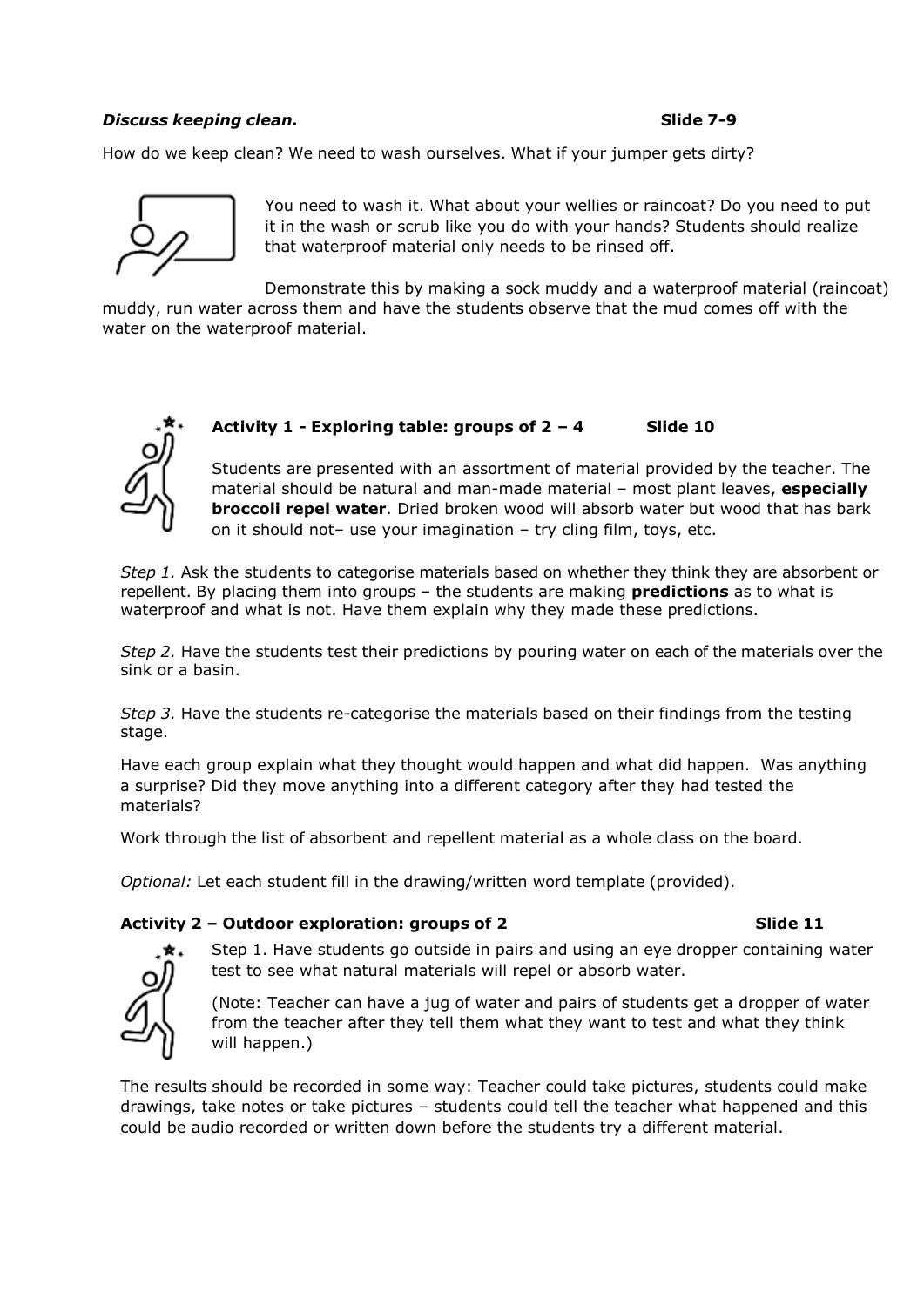

# *Wrap up (Class discussion)*

When the students come back inside, they can have a whole class discussion. Teacher shows the photos that were taken outside, and the students can speak to what they did and what they found out – using key vocabulary.

What did we learn today? **Slide 12** and the state of the state of the state of the state of the state of the state of the state of the state of the state of the state of the state of the state of the state of the state of

- Waterproof water runs off the material
- Absorbent water soaks into the material
- Waterproof material is EASY to clean
- Absorbent material needs a good wash with soap to remove dirt

# **Modification**

- The group activity can be done as a whole class, instead of in small groups: using hula hoops on the floor to split the groups of materials. Students can each be given an item and asked to describe it. The class can discuss if it is waterproof or not and then the student can walk over and place their item in the proper category.
- Discussion of results during wrap-up, can be done as a whole class discussion, within smaller groups or as think-pair-share.
- Waterproof and absorbent items can be listed on the board and students can go up to the board and check (vote on) which they think (predict) are water absorbent or waterproof
- Do the exploring table activity outside.
- Use a learning experience approach to the whole group discussion after their outside activity and write out their experiences.

# **Extension Activities**

- Make the materials that were used during the investigation available during free play for further exploration and opportunity to utilise new vocabulary.
- Have the students draw or list out their predictions and results.
- Put the new words on a word wall.

### **Assessment**

- Teacher observation of how the students sort and test the materials.
- Written recording template.
- Traffic light self-assessment (end of lesson).